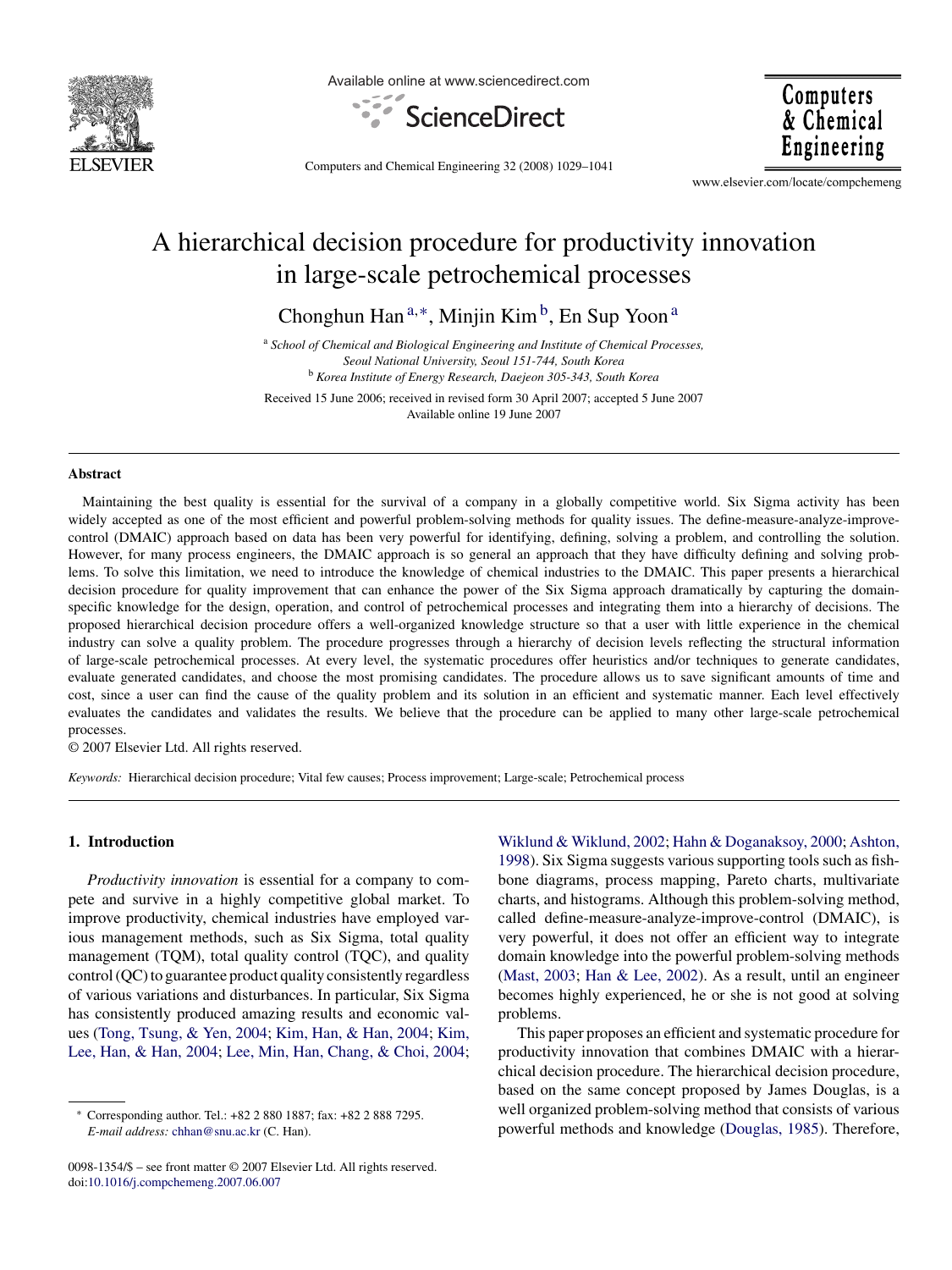a significant amount of analysis time and cost is saved by reducing unnecessarily numerous trial-and-error iterations based on 'educated guesses'. It is important to find out the *Vital Few Causes*(VFCs) for degraded product quality and to remove their impacts on the quality variable effectively. Much research has been performed to identify VFCs and/or to improve processes. In the area of informatics research, Garcia-Muñoz, Kourtri, [MacGregor, Mateos, and Murphy \(2003\)](#page--1-0) uncovered possible reasons for major quality problems occurring in an industrial batch process.[Yacoub and MacGregor \(2004\)](#page--1-0) proposed a control of product quality in the subspace defined by the latent variable models built from historical data. [Chu, Qin, and Han \(2004\)](#page--1-0) developed a new method for fault detection and operation-mode identification based on variable selection. However, these works have been limited to a single unit process or piece of equipment. When previous approaches are applied to industrial petrochemical processes, the following difficulties arise: (a) the problem has a wide variety of possible causes such as equipment trouble, manual control, operational variation, and seasonal effect spread all over tens of unit processes; (b) the causality among possible causes is also complex due to recycle loops, control systems, time delay, and so on; (c) many operations still depend on operation experience and the limited data available are not sufficient to explain the various phenomena; and (4) only a few experts in such problem-solving techniques as process knowledge, experience, and statistical techniques are available.

This article presents a hierarchical decision procedure to apply the Six Sigma approach to a continuous, single-product petrochemical process successfully. The proposed procedure draws its motivation from the hierarchical decision procedure for conceptual design of petrochemical processes [\(Douglas, 1985\).](#page--1-0) The proposed hierarchy reflecting structural process knowledge greatly reduces the time and cost of improvement by choosing only promising solution paths from the tremendous search space. Unlike the best-first search [\(Rich, 1983; Nilsson, 1980\),](#page--1-0) this method enables us to find a set of promising candidates than the beat one at each decision level because several candidates can affect product quality simultaneously. At every decision level, we provide a systematic decision procedure consisting of generation, assessment, and selection steps based on heuristics and/or statistical techniques. Major heuristics are the specified check lists based on 5M1E (Materials, Manufacture, Man, Machine, Measurements, and Environment) to identify possible sources of variation and opportunities for improvement. As important statistical techniques, there are (a) *House of Quality* (HOQ) to quantify and compress many subjective data collected from questionnaires; (b) Taguchi's loss function to build models of quality, environment, and safety cost; and (c) mixed integer linear programming (MILP) to find the optimal set of improvement opportunities while satisfying constraints on cost, time, and human resource. The systematic procedure helps nonprofessionals to identify the VFCs accurately and easily and excellent opportunities in practice. The hierarchical decision procedure has been applied successfully to a purified terephthalic acid (PTA) process. The quality has been improved with lower cost and minimum risk within a short time. The quality was greatly enhanced and significant economic profit obtained.

### **2. The proposed hierarchical decision procedure for improving product quality**

The application of the proposed procedure is limited to impurity quality problems in continuous, single-product petrochemical processes. The following assumptions are made: (a) the single target quality variable is already defined, and (b) there are no measurement errors such as sensor failure or calibration errors. The proposed procedure concentrates on: (a) rapid identification of VFCs for the quality problem and (b) proposing a few effective ways to correct the quality problem, rather than proposing the best ways. The procedure is decomposed into a hierarchy of decisions that consist of following steps:

- 1. Vital few causes are identified by applying pre-defined rules.
- 2. Each VFC is evaluated and ranked.
- 3. Opportunities are generated for each VFC.
- 4. Each opportunity is evaluated and ranked.
- 5. The economically effective opportunity is chosen and implemented.

Various heuristics based on industrial practices, statistical techniques, assessment criteria, and selection techniques are identified and incorporated into the procedure as knowledge modules.

Phase I. Hierarchical Identification of VFCs

- (1) Identify major unit processes related to the quality problems from the target process.
	- (a) Generate unit-process candidates, in which byproduct concentration is out of normal operation range.
	- (b) Evaluate each unit process candidate generated using hypothesis test for correlation coefficient between byproduct concentrations and product quality.
	- (c) Select major unit processes related to the quality problem.
- (2) Identify potential causes from the identified major unit processes.
	- (a) Generate cause candidates using the 5M1E check list.
	- (b) Evaluate influences of each cause candidate on product quality based on interviews, questionnaires and the house-of quality diagram.
	- (c) Select causes related to the quality problem.
- (3) Identify vital cause candidates (VFCs) from the identified causes.
	- (a) Generate a propagation path from each cause to product quality. The path include symptom variables. Key process variables are chosen using statistical variable selection method out of symptom variables.
	- (b) Merge all propagation paths into a single network where main cause-and-effect relationships from causes to the quality are drawn.
	- (c) Select root causes in the network as VFCs based on a root-cause analysis.
- (4) Validate the identified VFCs.
	- (a) Collect historical data for KPVs existing on the propagation path of each identified VFC.